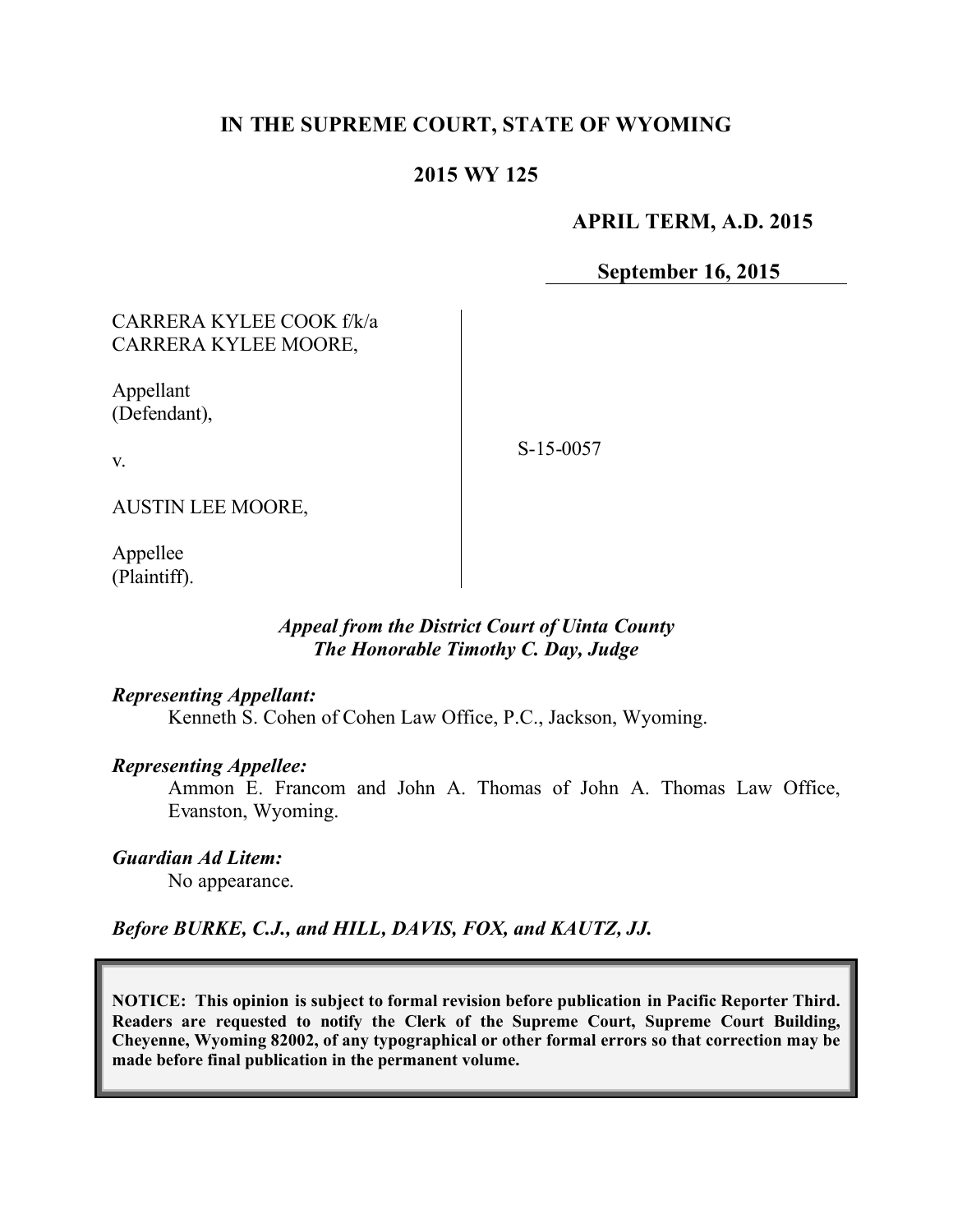## **FOX, Justice.**

[¶1] After learning of Mother's imminent relocation nearly 1,400 miles away, Father, Austin Lee Moore, petitioned for custody modification and to transfer primary custody of the parties' child, TM, to him. Mother, Carrera Kylee Cook (f/k/a Carrera Kylee Moore), opposed the modification, and after a trial on the merits, the district court found that Mother's move constituted a material change in circumstances, and that it was in the best interests of TM for Father to become his primary custodian. Mother appealed and we affirm.

### *ISSUE*

[¶2] Was there a material change in circumstances warranting the reopening of the existing custody order?

## *FACTS*

[¶3] The parties were married April 8, 2011, and divorced on November 13, 2012, in Evanston, Wyoming. One child resulted from the marriage, TM, born in 2011. The original custody order awarded the parties joint legal custody of TM, with Mother having primary physical custody. Father was given liberal visitation, which consisted of every other weekend, alternating holidays, and a graduated summer visitation schedule. Father also had the option of extending one of his weekend visits every other month to begin Wednesday and end Sunday. Father regularly exercised his visitation with TM.

[¶4] Soon after the parties' divorce, Father moved from the marital residence to his parents' home in Evanston, Wyoming, and Mother moved with TM to Layton, Utah, to reside with her parents. Layton is approximately 75 miles from Evanston. The proximity of the parties' residences made the exercise of Father's visitation relatively simple.

[¶5] On October 25, 2013, Mother filed a motion for order to show cause, alleging that Father had denied her visitation when he had custody of TM during the summer, in violation of the custody order. Father responded, denying that he had violated the custody order, and requesting that the district court modify his child support and some of the visitation provisions. The parties attempted to resolve their issues by meeting with each other and their respective attorneys. It was at this meeting that Father learned Mother was planning to marry and move with TM to live with her new husband in College Station, Texas, nearly 1,400 miles from Evanston. Father then amended his petition to modify, requesting that the district court grant him primary physical custody of TM. Mother opposed the modification, arguing that there had not been a material change in circumstances warranting the reopening of the original custody order, and, in the alternative, that if there was a material change, it would be in TM's best interests for her to retain primary physical custody.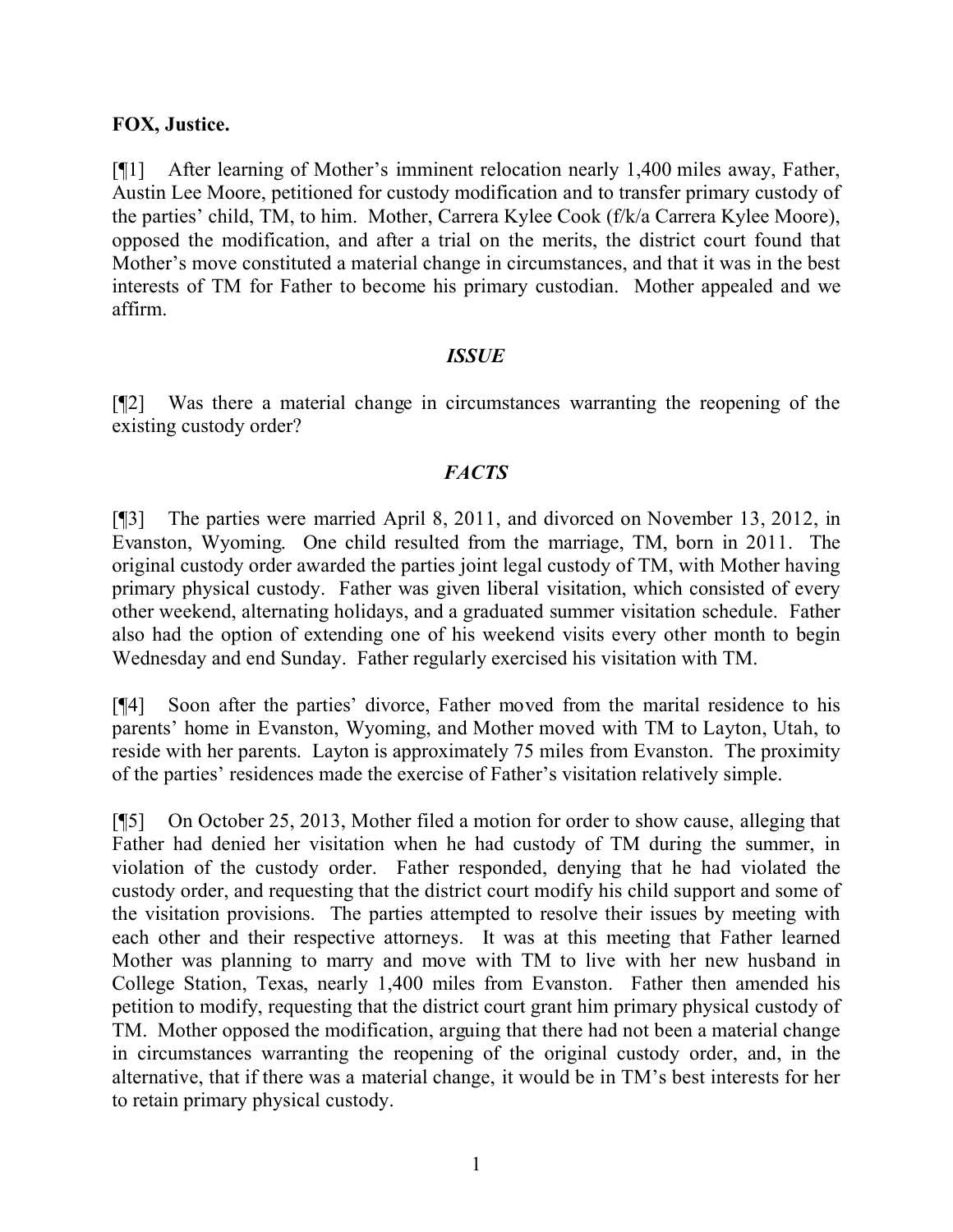[¶6] A trial was held on May 7, 2014, and the parties submitted closing oral arguments by telephone on June 18, 2014. The district court found that Mother's relocation constituted a material change in circumstances, and that it was in TM's best interests for Father to be awarded primary physical custody. Mother timely filed her notice of appeal.

#### *STANDARD OF REVIEW*

[¶7] Decisions affecting child custody rest within the sound discretion of the district court. *CLH v. MMJ (In re TLJ)*, 2006 WY 28, ¶ 6, 129 P.3d 874, 876 (Wyo. 2006). We will not disturb the district court's findings "absent procedural error or a clear abuse of discretion." *Id.* (citing *Selvey v. Selvey*, 2004 WY 166, ¶ 15, 102 P.3d 210, 214 (Wyo. 2004)). "Judicial discretion is a composite of many things, among which are conclusions drawn from objective criteria; it means exercising sound judgment with regard to what is right under the circumstances and without doing so arbitrarily and capriciously." *Id.* (quoting *Fergusson v. Fergusson*, 2002 WY 66, ¶ 9, 45 P.3d 641, 644 (Wyo. 2002)). Our primary goal in reviewing for an abuse of discretion is determining whether the district court's decision is reasonable. *Id.* (citing *Selvey*, 2004 WY 166, ¶ 15, 102 P.3d at 214). "We view the evidence in the light most favorable to the district court's determination, affording to the prevailing party every favorable inference and omitting from our consideration conflicting evidence." *Id.* (citing *Selvey*, 2004 WY 166, ¶ 15, 102 P.3d at 214).

> In custody modification proceedings, the party seeking to modify custody carries the burden of establishing that a material change in circumstances affecting the child's welfare has occurred subsequent to the entry of the initial decree, and that the modification would be in the best interests of the child affected. *Jackson v. Jackson*, 2004 WY 99, ¶ 7, 96 P.3d 21, 24 (Wyo. 2004). "A district court's findings concerning a material change in circumstances is principally a factual determination to which we accord great deference." *Morris v. Morris*, 2007 WY 174, ¶ 7, 170 P.3d 86, 89 (Wyo. 2007) (quoting *In re TLJ*, 2006 WY 28, ¶ 11, 129 P.3d at 877). "Our task is simply to determine whether, examining the record in the light most favorable to the successful party, the district court could have reasonably concluded as it did."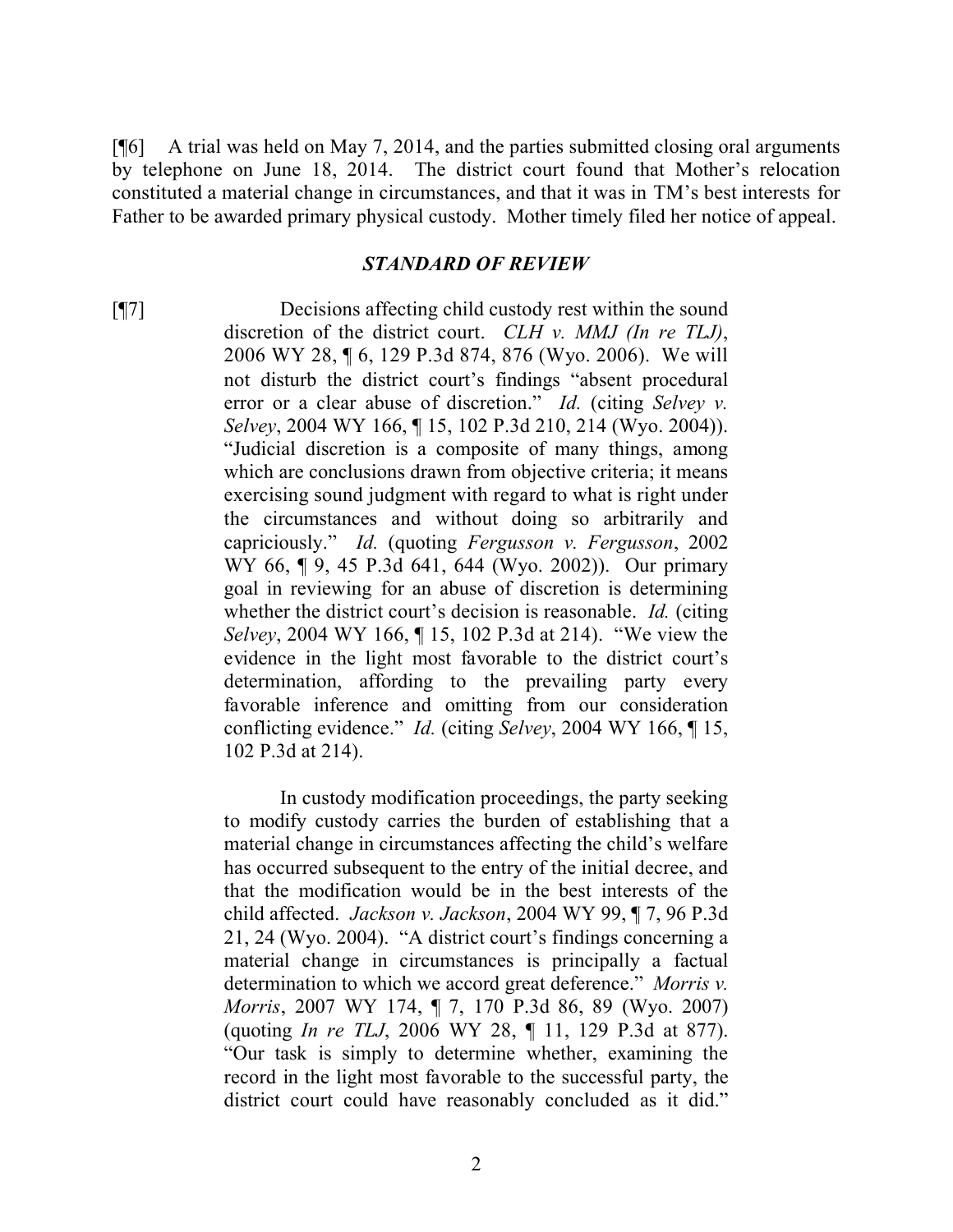*Walker v. Walker*, 2013 WY 132, ¶ 21, 311 P.3d 170, 175 (Wyo. 2013) (quoting *Hanson v. Belveal*, 2012 WY 98, ¶ 13, 280 P.3d 1186, 1192 (Wyo. 2012)).

*Kappen v. Kappen*, 2015 WY 3, ¶¶ 10-11, 341 P.3d 377, 381 (Wyo. 2015).

# *DISCUSSION*

[¶8] Mother raises only one issue on appeal: whether the district court abused its discretion when it found that her relocation constituted a material change of circumstances warranting the reopening of the original custody order. In *Arnott v. Arnott*, 2012 WY 167, 293 P.3d 440 (Wyo. 2012), we overruled our precedent holding that relocation by the primary physical custodian, by itself, could not constitute a material change in circumstances. *Id.* at ¶ 40, 293 P.3d at 458. Instead, we explicitly recognized that "a relocation by the primary physical custodian, as well as 'factors that are derivative of relocation'—including 'the inherent difficulties that the increase in geographical distance between the parents imposes'—may constitute a material change in circumstances sufficient to warrant consideration of the best interests of the children." *Id.* In this case, the district court relied on our decision in *Arnott* to find that "Mother's move to Texas constitutes a substantial and material change of circumstances sufficient to warrant consideration of a custodial arrangement that is in the best interests of [TM]." Mother contends that the district court abused its discretion in so finding.<sup>1</sup>

[¶9] Mother declares that the district court failed to consider the res judicata effect of the original custody order. We have recognized generally that custody decisions are subject to the doctrine of res judicata; however, "[n]ew issues and facts may create a material change in circumstances, thus mandating a new adjudication of the parties' rights." *Kappen*, 2015 WY 3, ¶ 12, 341 P.3d at 381-82. The issue of whether there has been a material change in circumstances affecting the welfare of the child is a threshold inquiry which the district court must resolve before it reopens an existing custody order to determine the best interests of the child. Wyo. Stat. Ann. § 20-2-204(c) (LexisNexis 2015); *see also Arnott*, 2012 WY 167, ¶ 14, 293 P.3d at 445; *Kappen*, 2015 WY 3, ¶¶ 13- 14, 341 P.3d at 382.

[¶10] In *Arnott*, we recognized that "a move by a custodial parent, especially when the distance from the remaining parent is significant, may create 'new issues framed by facts

<sup>&</sup>lt;sup>1</sup> In addition to the arguments addressed herein, Mother also argues that the district court inappropriately considered her past relationships in determining that there had been a material change in circumstances. However, the district court made abundantly clear in its order that it was finding that only Mother's relocation constituted a material change in circumstances. It addressed Mother's relationships only when discussing which custody arrangement was in the best interests of TM. Because Mother did not raise the issue of whether the district court abused its discretion by finding that it was in TM's best interests for Father to have primary physical custody, we need not address Mother's argument on this issue.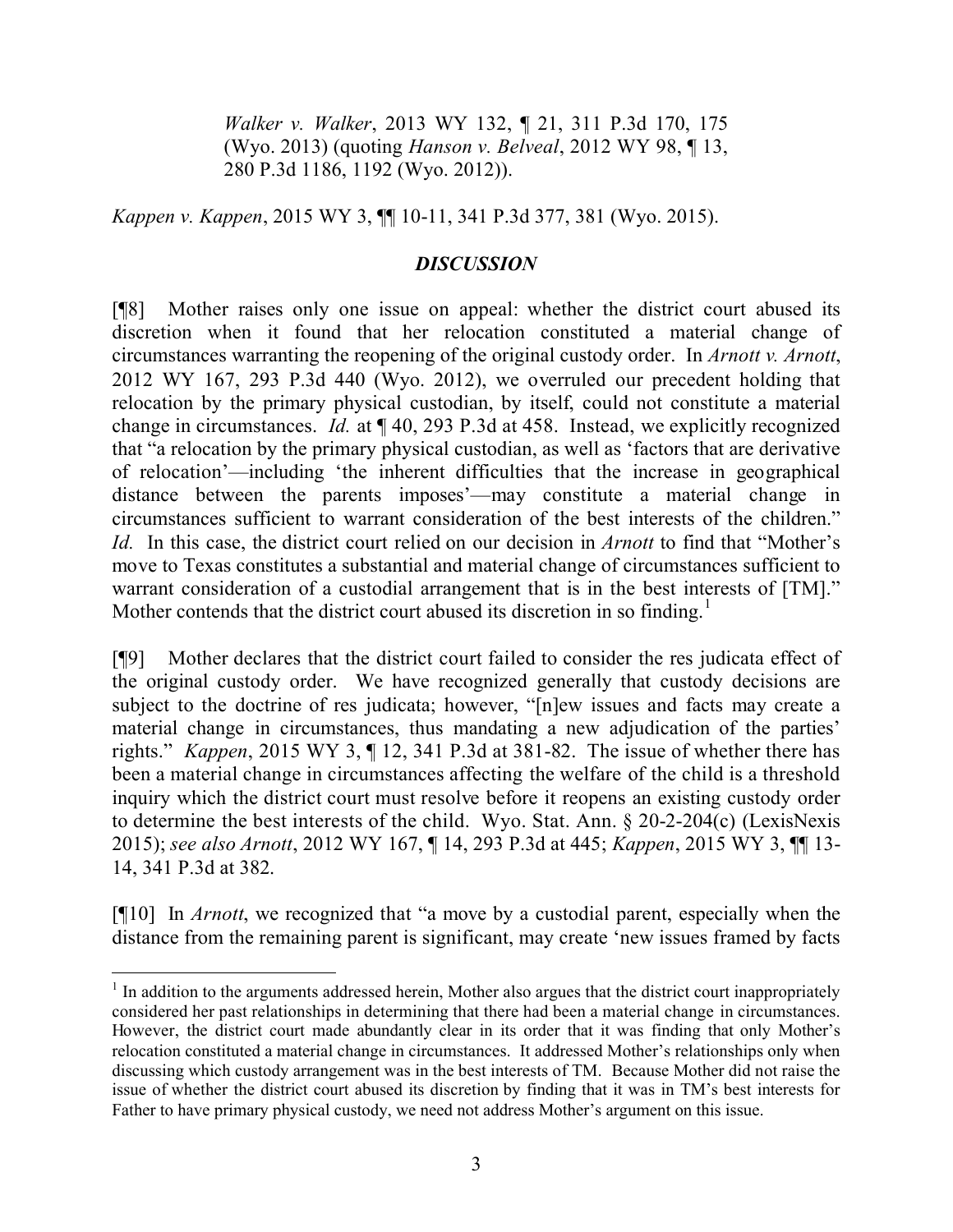differing from those existing when the original decree was entered,' which preclude the application of res judicata." 2012 WY 167, ¶ 39, 293 P.3d at 457-58. We went on to identify some of the "new facts" that may arise as a result of a custodial parent's relocation which would justify a finding of a material change in circumstances, including:

> [A] change in the ability of the parties to maintain the existing parenting agreement, a change in the ability of the children to maintain a close relationship with the remaining parent, factors affecting quality of life in the new location, the child's geographic preference, and the relative merits of available social and educational opportunities in the new location.

*Id.* at  $\sim$  39, 293 P.3d at 458. Examining these factors, we find that the district court could reasonably have concluded that a material change in circumstances affecting the welfare of TM occurred due to Mother's relocation.

[¶11] Mother argues that the district court abused its discretion when it failed to consider each of the factors set forth in *Arnott*. The *Arnott* factors were intended to provide guidance to district courts regarding some circumstances that it may consider when faced with a modification petition due to the relocation of the custodial parent. *See Arnott*, 2012 WY 167, ¶ 39, 293 P.3d at 458 ("These new facts *may* include . . ." (emphasis added)). While we consider the *Arnott* factors a good framework for district courts to consider when determining whether a relocation creates a material change in circumstances, there is no requirement that they make findings regarding each factor.

[¶12] The district court's order reflects that it considered at least some of the *Arnott* factors, even though it did not explicitly identify them. First, the district court determined that Mother's move "essentially foreclose[d]" the parties' ability to maintain the existing parenting agreement. *Arnott*, 2012 WY 167, ¶ 39, 293 P.3d at 458 (New facts and circumstances warranting reopening of the existing custody order when a custodial parent relocates may include "a change in the ability of the parties to maintain the existing parenting agreement."). The court reasoned:

> [T]here is not time for Father to drive to Texas for weekend visitation, not to mention the additional cost. It is prohibitively expensive for Father to fly for such frequent visitation. In addition, there is the practical difficulty of such weekend visitation in terms of time, since Father cannot reasonably fly to Texas until after work on a Friday, yet must be in Wyoming on Sunday for work on Monday.

Moreover, the district court implicitly recognized that Father's ability to maintain a close relationship with TM would be affected by the move due to a decrease in visitation which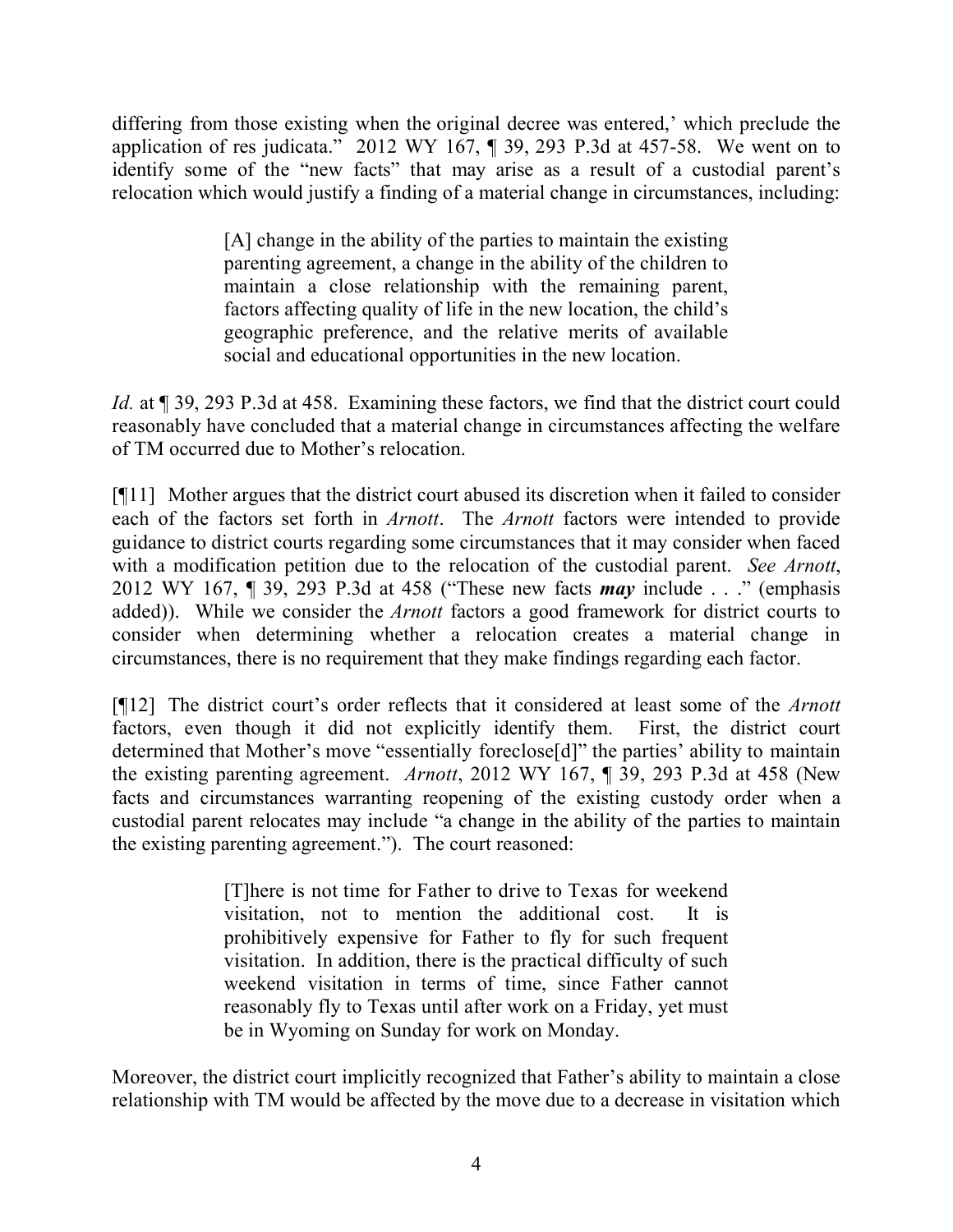would inevitably occur: "The evidence shows that Father has been able to maintain a close relationship and frequent contact with [TM], in part through regular alternating weekend visitation and alternating long weekends every other month. Mother's move to Texas essentially forecloses that visitation scheme[.]"

[¶13] The parties also presented evidence regarding the relative merits of available social opportunities, though the district court did not discuss this factor in its material change of circumstances analysis. *Arnott*, 2012 WY 167, ¶ 40, 293 P.3d at 458; *Olsen v. Kilpatrick*, 2007 WY 103, ¶ 10, 161 P.3d 504, 507 (Wyo. 2007) ("[T]his Court 'may affirm a district court's decision on any proper legal grounds supported by the record.'") (quoting *Del Rossi v. Doenz*, 912 P.2d 1116, 1119 (Wyo. 1996)). The parties testified that much of their extended family, on both sides, lives in or around Evanston, Wyoming, and Layton, Utah, and TM spends a considerable amount of time with them. The evidence demonstrated that TM's contact with his extended family would significantly be reduced if he moved to Texas.

[ $[$ [14] There was scant evidence presented on the remaining *Arnott* factors,<sup>2</sup> which would have made it nearly impossible for the district court to come to any kind of a conclusion regarding those factors had the court attempted that feat. Nevertheless, the factors that the district court was able to consider support its conclusion that Mother's relocation did constitute a material change in circumstances which warranted the reopening of the existing custody order. Thus, Mother's move, as well as the inherent difficulties imposed by the increase in geographical distance between the parents, created new facts and issues not present at the time the original custody order was entered, sufficient to warrant reconsideration of the best interest of TM. *Arnott*, 2012 WY 167, ¶ 40, 293 P.3d at 458.

[¶15] Mother relies heavily on our decision in *Kappen*<sup>3</sup> to establish that her move did not constitute a material change in circumstances. We emphasize our holding in *Arnott*, where "we rejected the application of **any** presumption to the relocation of a custodial parent," *Kappen*, 2015 WY 3, ¶ 18, 341 P.3d at 383, and we reiterate that the custodial parent's geographic move is but one of several factors the district court may weigh. Furthermore, *Kappen* is easily distinguished from the facts and circumstances of this case. In *Kappen*, we found the distance the custodial parent moved did not significantly impact the existing parenting agreement. *Id.* at ¶ 20, 341 P.3d at 383. Mother's relocation, in this case, would require a reworking of the existing parenting agreement because of the expansive geographic distance between the parties. Moreover, TM's relationship with Father would necessarily change due to an increase in the time between Father's visitation with TM.

 $2$  The remaining factors include: "factors affecting quality of life in the new location, the child's geographic preference, and the relative merits of available educational opportunities in the new location." *Arnott*, 2012 WY 167, ¶ 39, 293 P.3d at 458. These factors may not have had particular relevance to a child of this age.

<sup>&</sup>lt;sup>3</sup> *Kappen* was published after the district court's order was issued.